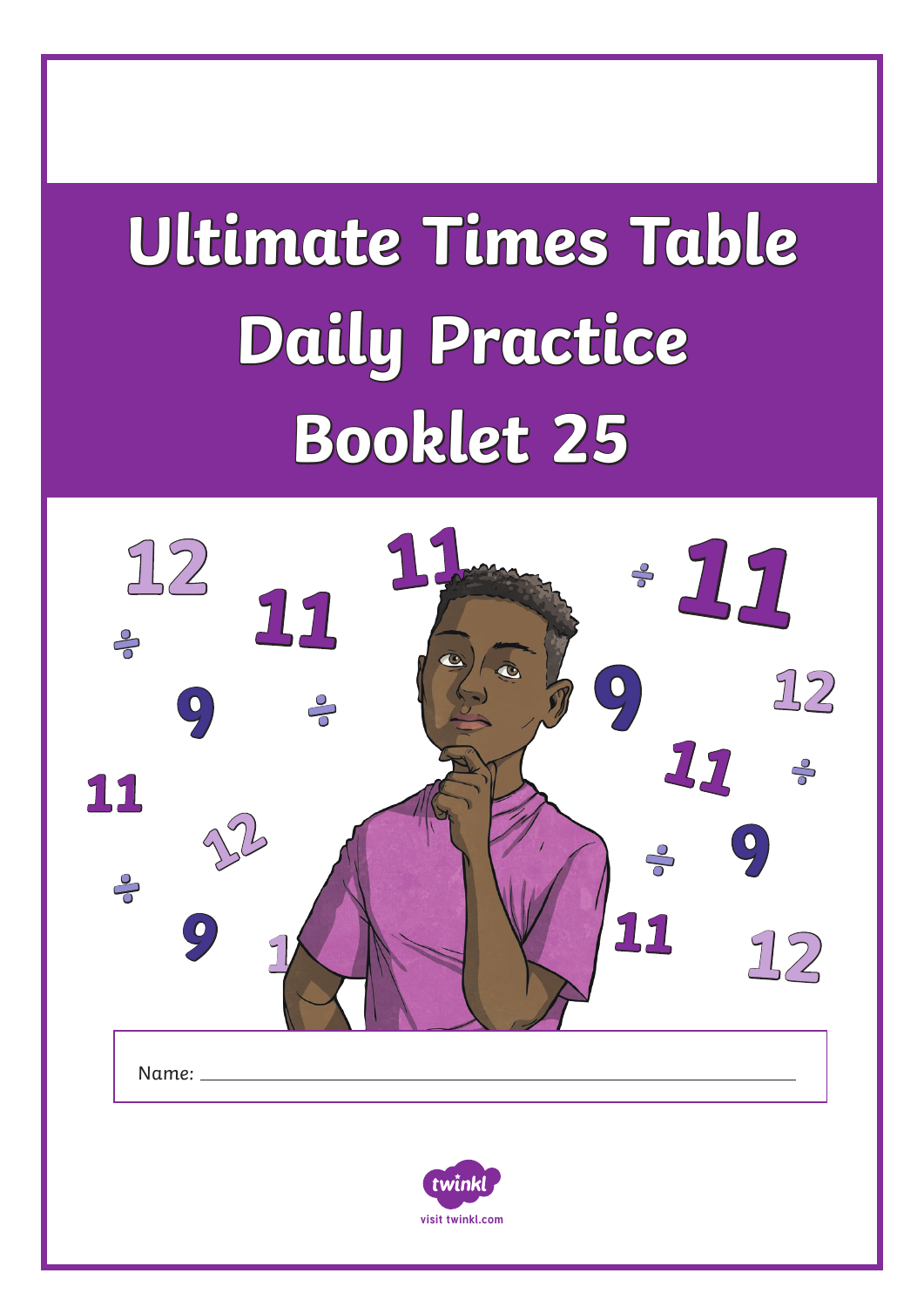## **Day 1 Challenge**

| $36 ÷ 9 =$      | $108 \div 9 =$  | $54 ÷ 9 =$      |
|-----------------|-----------------|-----------------|
| $90 \div 9 =$   | $45 \div 9 =$   | $99 ÷ 9 =$      |
| $63 ÷ 9 =$      | $81 \div 9 =$   | $72 ÷ 9 =$      |
| $55 \div 11 =$  | $77 \div 11 =$  | $44 \div 11 =$  |
| $99 \div 11 =$  | $66 \div 11 =$  | $121 \div 11 =$ |
| $36 \div 12 =$  | $120 \div 12 =$ | $72 \div 12 =$  |
| $132 \div 12 =$ | $48 \div 12 =$  | $60 \div 12 =$  |
| $144 \div 12 =$ | $96 \div 12 =$  | $108 \div 12 =$ |

| My score: | $\overline{24}$ |
|-----------|-----------------|
|           |                 |

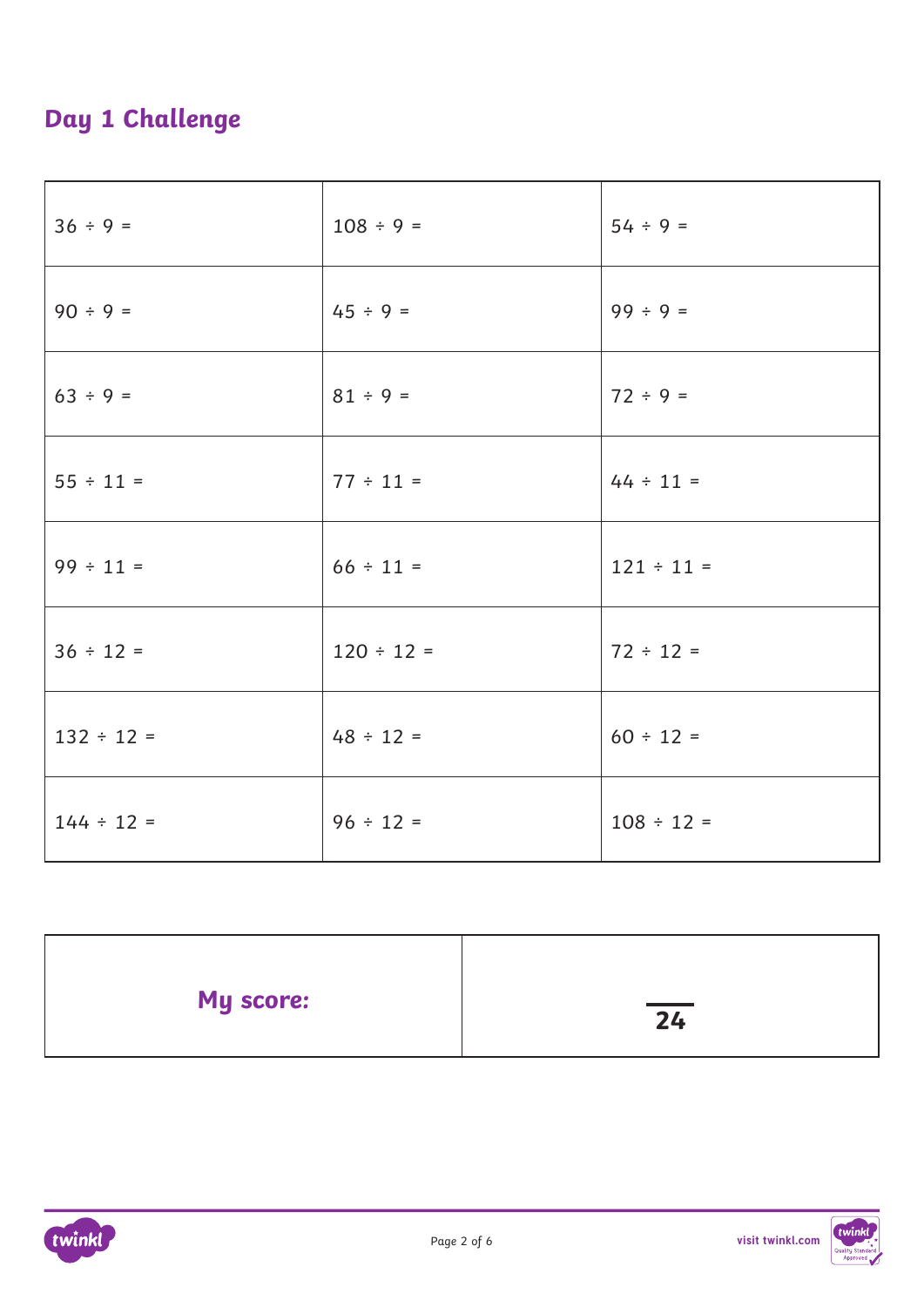## **Day 2 Challenge**

| $18 \div 9 =$   | $81 \div 9 =$   | $45 \div 9 =$   |
|-----------------|-----------------|-----------------|
| $90 \div 9 =$   | $9 ÷ 9 =$       | $72 ÷ 9 =$      |
| $54 ÷ 9 =$      | $108 \div 9 =$  | $27 ÷ 9 =$      |
| $55 \div 11 =$  | $132 \div 11 =$ | $11 \div 11 =$  |
| $22 \div 11 =$  | $44 \div 11 =$  | $121 \div 11 =$ |
| $60 \div 12 =$  | $12 \div 12 =$  | $84 \div 12 =$  |
| $36 \div 12 =$  | $108 \div 12 =$ | $24 \div 12 =$  |
| $120 \div 12 =$ | $72 \div 12 =$  | $144 \div 12 =$ |

| My score: | and the control of the con-<br>24 |
|-----------|-----------------------------------|
|           |                                   |



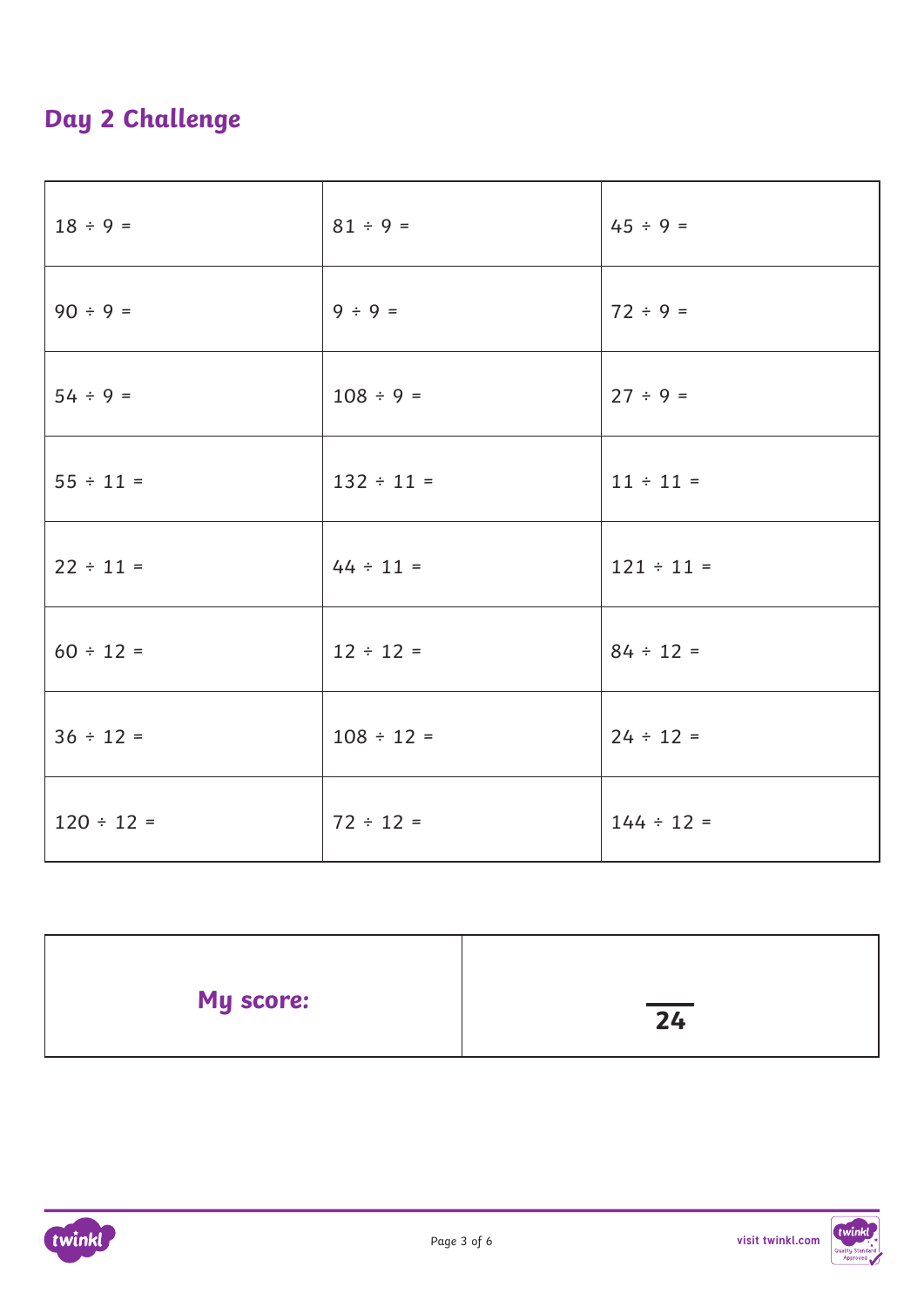## **Day 3 Challenge**

| $99 ÷ 9 =$      | $24 \div 12 =$  | $77 \div 11 =$ |
|-----------------|-----------------|----------------|
| $22 \div 11 =$  | $132 \div 11 =$ | $45 \div 9 =$  |
| $27 ÷ 9 =$      | $120 \div 12 =$ | $55 \div 11 =$ |
| $36 \div 12 =$  | $99 \div 11 =$  | $72 \div 9 =$  |
| $54 ÷ 9 =$      | $96 \div 12 =$  | $48 \div 12 =$ |
| $66 \div 11 =$  | $121 \div 11 =$ | $36 ÷ 9 =$     |
| $60 \div 12 =$  | $63 ÷ 9 =$      | $11 \div 11 =$ |
| $144 \div 12 =$ | $84 \div 12 =$  | $108 \div 9 =$ |

| My score: | and the control of the con-<br>24 |
|-----------|-----------------------------------|
|           |                                   |

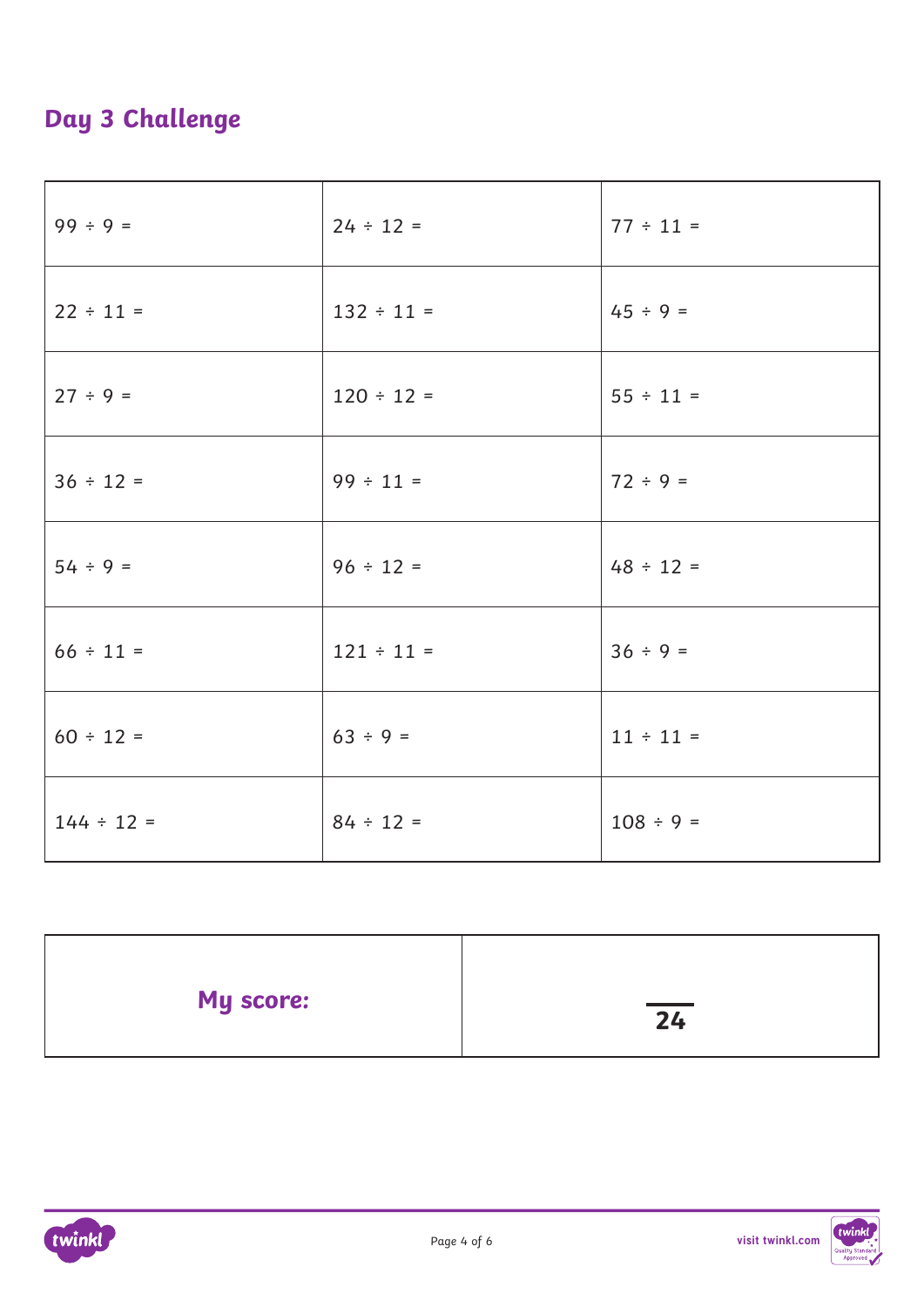### **Day 4 Challenge**

| $77 \div 11 =$  | $54 ÷ 9 =$      | $36 \div 12 =$  |
|-----------------|-----------------|-----------------|
| $12 \div 12 =$  | $84 \div 12 =$  | $9 ÷ 9 =$       |
| $18 \div 9 =$   | $22 \div 11 =$  | $144 \div 12 =$ |
| $132 \div 12 =$ | $27 ÷ 9 =$      | $72 \div 12 =$  |
| $33 \div 11 =$  | $48 \div 12 =$  | $36 ÷ 9 =$      |
| $45 \div 9 =$   | $132 \div 11 =$ | $44 \div 11 =$  |
| $60 \div 12 =$  | $66 \div 11 =$  | $63 ÷ 9 =$      |
| $72 ÷ 9 =$      | $99 \div 11 =$  | $121 \div 11 =$ |

| My score: | 24 |
|-----------|----|
|           |    |